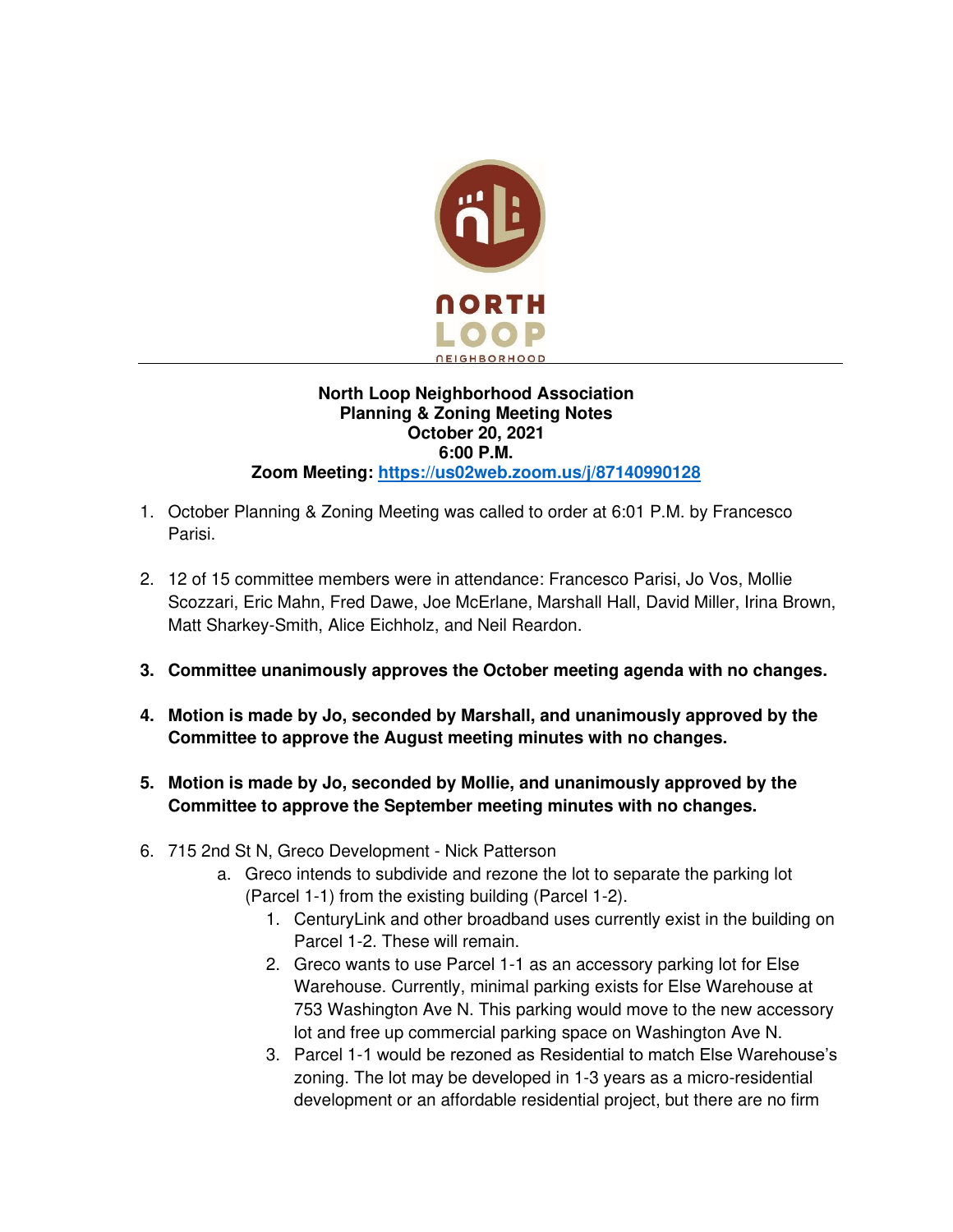plans yet. Greco estimates there would be roughly 40 units in this future development.

- 1. With the development of a residential building, Greco would add 25-30 parking stalls underground, and an additional 12-15 stalls on the existing surface lot.
- 4. **Motion is made by Francesco, seconded by Alice, and unanimously approved by the Committee to provide a letter of support to subdivide and re-zone the lot from Light Industrial to Residential.** 
	- 1. The Committee will add language to the letter of support that encourages Greco to add greenery to the space once they develop a residential building on the lot.
- 7. Copham Alley Update Nick Patterson
	- a. Greco is working with their architect to figure out a public access option in the alleyway, with the intent to keep a pedestrian walkway and emergency vehicle path open. Greco has not yet reached out to the adjacent neighbors - they are waiting to have more thoroughly developed architectural plans first. Greco will present the new plans to P+Z before taking them through the City approval process.
- 8. Committee Business
	- a. NuLoop Partners Alice Eichholz 1. No update.
	- b. Pending Projects Jo Vos
		- 1. All P+Z letters of approval, from 2019 to current, are now uploaded to the website.
	- c. Public Art and Beautification Francesco Parisi
		- 1. High-quality, metal trash cans will be installed in the North Loop and seven damaged trash cans will be removed. These trash cans were funded by NLNA and private donors.
	- d. Historic Preservation and 2014 Plan David Miller
		- 1. No update.
- 9. P+Z Committee Co-Chairs Election
	- a. **Motion is made by Francesco, seconded by Irina, and unanimously approved by the Committee to appoint Jo Vos and Mollie Scozzari as Co-Chairs of the P+Z Committee.** 
		- 1. Francesco is resigning from the P+Z Committee because he is moving out of state.
		- 2. The Co-Chairs will have to be re-elected in February 2022 after the Annual Meeting, when new members join the Committee.
- 10. NLNA Board Actions